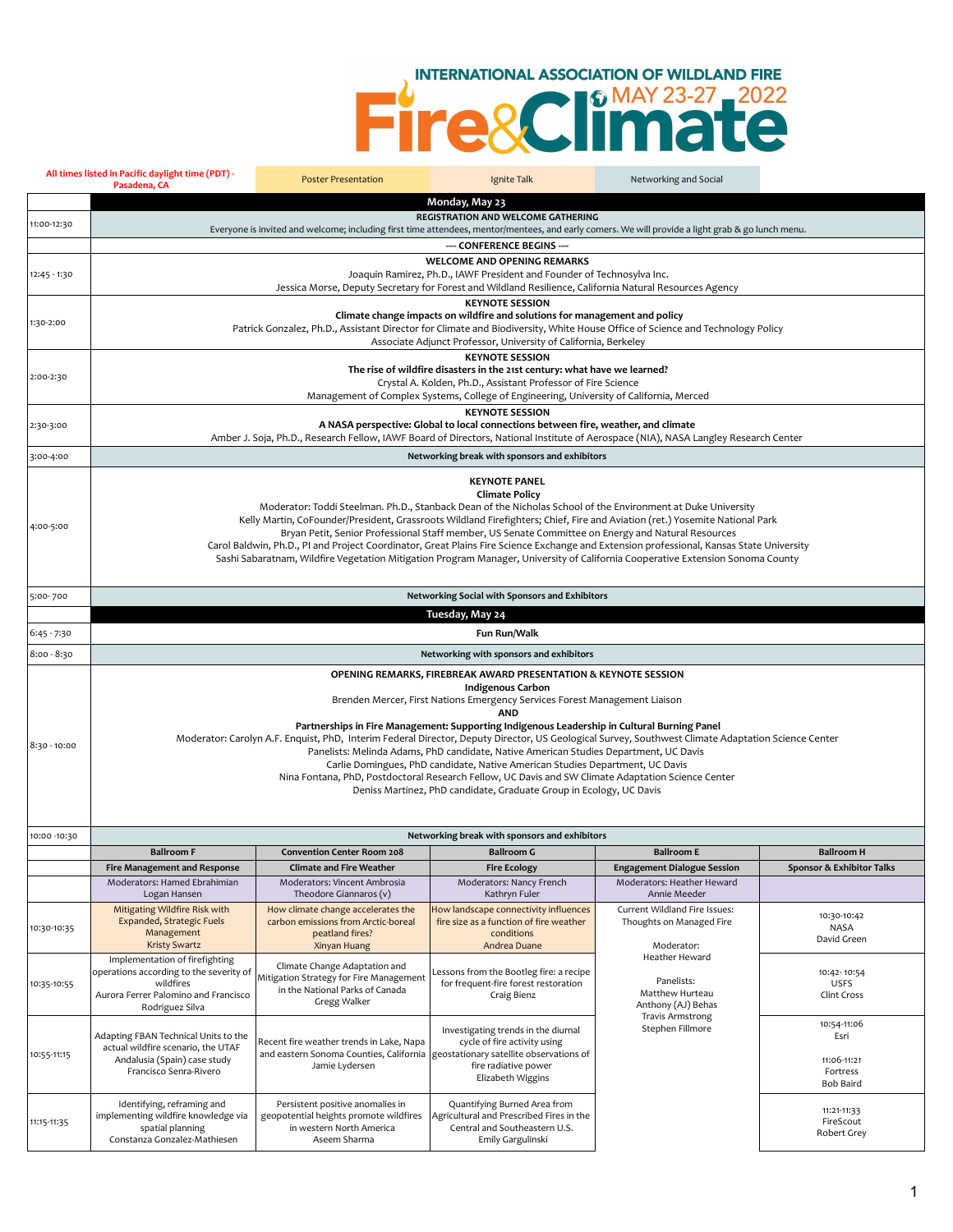| 11:35-11:55            | Policy Momentum and the<br>Management of Wildland Fires<br>George Busenberg                                                                                               | The effect of aridity on fuel break<br>effectiveness across varying wind speeds<br>and surface fuel compositions.<br>Jesse Young                               | Ecological drivers of fuel structure in<br>forests and woodlands of Eastern<br>Australia derived using space-borne<br>LiDAR<br>Kathryn Fuller                                                                                                                                   |  |  | 11:33-11:45<br>Tecnoslyva<br>Joaquin Ramirez<br>11:45-11:57<br><b>ITTURRI</b><br>Laura Morales                                                                                 |  |
|------------------------|---------------------------------------------------------------------------------------------------------------------------------------------------------------------------|----------------------------------------------------------------------------------------------------------------------------------------------------------------|---------------------------------------------------------------------------------------------------------------------------------------------------------------------------------------------------------------------------------------------------------------------------------|--|--|--------------------------------------------------------------------------------------------------------------------------------------------------------------------------------|--|
| 11:55-12:15            | Assessing wildland fire suppression<br>capacity on individual large fires<br>Erin Belval                                                                                  | Canada's 2021 Wildfire Smoke and Health<br>communications<br>Celine Audette                                                                                    | Quantifying the effect of live fuel<br>moisture content on wildfire<br>occurrence and area<br>Krishna Rao                                                                                                                                                                       |  |  | 11:57-12:09<br>Sebelo<br>Elviss Straupenieks                                                                                                                                   |  |
| 12:15-12:35            | Whose interests are represented in the<br>management of complex,<br>interjurisdictional wildfires?<br>Toddi Steelman and Branda Nowell                                    | Twentieth-century fire regime transitions<br>in southeastern British Columbia:<br>Relevance to future management and<br>policy<br>Jen Baron                    |                                                                                                                                                                                                                                                                                 |  |  | 12:09-12:24<br>Perimeter Solutions<br>Edward Goldberg and Melisa Kim                                                                                                           |  |
| 12:35-1:30             |                                                                                                                                                                           |                                                                                                                                                                | Lunch (provided)                                                                                                                                                                                                                                                                |  |  |                                                                                                                                                                                |  |
|                        | <b>Ballroom F</b><br>Indigenous Knowledge, Fire and                                                                                                                       | <b>Ballroom G</b>                                                                                                                                              | <b>Ballroom H</b>                                                                                                                                                                                                                                                               |  |  | <b>Ballroom E</b>                                                                                                                                                              |  |
|                        | Climate                                                                                                                                                                   | <b>Climate and Fire Weather</b>                                                                                                                                | Infrastructure, Resilience and Fire                                                                                                                                                                                                                                             |  |  | <b>Carbon Cycle and Greenhouse Gas Emissions</b>                                                                                                                               |  |
|                        | Moderators: Susan Estep<br>Deisi Celino                                                                                                                                   | Moderators: Yongqiang Liu<br>Kevin Varga                                                                                                                       | Moderators: Clay Kerchof<br>Savannah D'Evelyn                                                                                                                                                                                                                                   |  |  | Moderators: Shenyue Jia<br>Steve Moran                                                                                                                                         |  |
| 1:30-1:50              | Rural and Tribal Perceptions of the<br>Health Risks of Wildfire Smoke in the<br>Okanogan River Airshed Emphasis<br>Area<br>Leah Wood                                      | Current Trends in US Fire Occurrence and<br>ERC<br>Christopher Moran                                                                                           | Grapes and Lungs on Fire: The Disparate Impacts of<br>Wildfires on Undocumented Latino/a and Indigenous<br>Migrant Workers in Sonoma County<br>Carlo Chunga Pizarro and Michael Mendez                                                                                          |  |  | Estimation of biomass consumption coefficient using the<br>Fire Radiative Power of the VIIRS Active Fire Product.<br>Patricia Oliva                                            |  |
| 1:50-2:10              | Barriers to Indigenous-led fire<br>stewardship in Canada<br>Kira Hoffman                                                                                                  | Pyrocumulonimbus and its Role in the<br>Climate System: What is known and<br>unknown?<br>David Peterson                                                        | Perceptions of changing wildfire risk and management<br>responses among forest landowners<br>Paige Fischer                                                                                                                                                                      |  |  | Impacts of Wildfire Emissions on Nitrogen Deposition in<br>the U.S.<br>Patrick Campbell                                                                                        |  |
| 2:10-2:30              | Indigenous leadership in wildfire<br>management: lessons from<br>Secwepemcúl'ecw, British Columbia<br>Sarah Dickson-Hoyle & Char John                                     | Climate change increases risk of extreme<br>rainfall following wildfire in the western<br><b>United States</b><br>Danielle Touma                               | Translating Science into Policy: Planning for Wildfire<br>Resilience in California<br><b>Beth Hotchkiss</b>                                                                                                                                                                     |  |  | Peat Fires and Climate Change: Modeling Greenhouse Gas<br>Emissions in 2100<br>Raquel Hakes                                                                                    |  |
| 2:30-2:50              | Positive effects of the rediscovery of<br>traditional practices of fire use in agro-<br>pastoral Mediterranean contexts<br>Salvatore Cabiddu & Antonio Pasquale<br>Belloi | Climate teleconnections modulate global<br>burned area<br>Adrián Cardil                                                                                        | The state of environmental justice studies in the human<br>dimensions of wildfire literature<br>Alyssa Thomas                                                                                                                                                                   |  |  | Implementation of Greenhouse Gas Benefit Quantification<br>for a Variety of Forest Management Activities in a<br>Statewide Program<br>ShihMing Huang                           |  |
| 2:50-3:10              |                                                                                                                                                                           | Accessing & Using Decision-Ready<br>Climate Information with GIS<br>Chris Ferner                                                                               | Reforming wildfire mitigation laws to facilitate prescribed<br>burning on private land<br>Phillipa Mccormack                                                                                                                                                                    |  |  | Impacts to Greenhouse Gas Emissions and Fire Behavior<br>following Fuel Treatments in California Forests<br>Chris Dicus                                                        |  |
| 3:10-3:30              | Characterizing Rural and Tribal<br>Community Perceptions of Prescribed<br>Fire in the Okanogan River Airshed<br><b>Emphasis Area</b><br>Savannah D'Evelyn                 | Weather and Antecedent Climate<br>Impacts on Santa Ana Wind Fires<br>Jon Keeley                                                                                | Challenges, successful strategies, and best practices in<br>community wildfire mitigation among Firewise Sites of<br>Excellence<br>Rebecca Miller, Michele Steinberg, and Megan Fitzgerald-<br>McGowan                                                                          |  |  | Current benefits of wildfire smoke for yields in the US<br>Midwest may dissipate by 2050<br>Arnold Behrer                                                                      |  |
| 3:30-4:00              |                                                                                                                                                                           |                                                                                                                                                                | Networking break with sponsors and exhibitors                                                                                                                                                                                                                                   |  |  |                                                                                                                                                                                |  |
|                        | <b>Ballroom F</b><br><b>Fire Behavior</b>                                                                                                                                 | <b>Ballroom G</b><br><b>Climate and Fire Weather</b>                                                                                                           | <b>Ballroom H</b><br>Infrastructure, Resilience and Fire                                                                                                                                                                                                                        |  |  | <b>Ballroom E</b><br>Firefighter Health and Public Safety                                                                                                                      |  |
|                        | Moderators: Raquel Hakes<br>Ana Barros (v)                                                                                                                                | Moderators: Aseem Sharma (v)<br>Lindon Pronto                                                                                                                  | Moderators: Jeanette Cobian-Iñiguez<br>Leah Wood (v)                                                                                                                                                                                                                            |  |  | Moderators: Hugh Scanlon<br>Marta Oliveira (v)                                                                                                                                 |  |
| 4:00-4:20              | improved operational models<br>Adrián Cardil                                                                                                                              | Analysis of fire spread simulations for   Characterizing historic changes in near-<br>surface atmospheric stability<br><b>Brian E Potter</b>                   | Perspectives on the Future of Wildland Fire Science:<br>Designing a Trilateral Study<br>Eric Kennedy                                                                                                                                                                            |  |  | Bringing Mental Health to the Fire Line<br>Drew Prochniak and Trey Doty                                                                                                        |  |
| 4:20-4:40              | Mapping Wildfire Fuels using Deep<br>Learning for High-fidelity Fire Spread<br>Simulation<br>Ertugrul Taciroglu                                                           | Landscape fire projections for boreal and<br>Arctic Alaska: regional variation in<br>climate-fire futures and implications for<br>adaptation<br>Jeremy Littell | Adapting to Wildland Fire: Lessons from Rural<br>Mediterranean Social Contexts<br>Kathleen Uyttewaal                                                                                                                                                                            |  |  | Mapping fire and firefighter visibility for improving<br>situational awareness<br>Katherine Mistick                                                                            |  |
| 4:40-4:45              |                                                                                                                                                                           |                                                                                                                                                                |                                                                                                                                                                                                                                                                                 |  |  | Community Risk Reduction of the WUI: Steady - Ready -<br>Extraordinary<br><b>Vincent Anderson</b>                                                                              |  |
| 4:45-4:50              | The role of shaded fuel breaks on<br>landscape-scale restoration and<br>community protection<br>Ana Barros                                                                | A global problem, needing global change<br>Rick Mcrae                                                                                                          | Predicting smoke exposure tradeoffs among forest<br>management scenarios in the central Sierra Nevada,<br>California<br>Claire Schollaert                                                                                                                                       |  |  | Taking Better Care of Our Folks: Opportunities Presented<br>by the Bipartisan Infrastructure Law<br>L. Kaili McCray<br>Associations of heavy metal exposure and asthma/allergy |  |
| 4:50-4:55              |                                                                                                                                                                           |                                                                                                                                                                |                                                                                                                                                                                                                                                                                 |  |  | status in firefighters with and without PFAS gear<br>Olivia Kline                                                                                                              |  |
| 4:55-5:00<br>5:00-5:15 |                                                                                                                                                                           |                                                                                                                                                                | Transition                                                                                                                                                                                                                                                                      |  |  |                                                                                                                                                                                |  |
| 5:15-6:00              |                                                                                                                                                                           |                                                                                                                                                                | <b>KEYNOTE SESSION</b><br>Our Fiery Future - Situational Awareness for Systematic Change<br>Dr. Natasha Stavros, Director of Earth Lab Analytics Hub, CIRES, University of Colorado Boulder<br>Kate Dargan, Founder, Intterra; Former Asst Director for Natural Disasters, OSTP |  |  |                                                                                                                                                                                |  |
| 6:00-7:45              |                                                                                                                                                                           |                                                                                                                                                                | Social<br>Sponsored by Gordon and Betty Moore Foundation, and Convective Capital                                                                                                                                                                                                |  |  |                                                                                                                                                                                |  |
| 7:45-10:00             | <b>Student and Early Career Social</b>                                                                                                                                    |                                                                                                                                                                |                                                                                                                                                                                                                                                                                 |  |  |                                                                                                                                                                                |  |
|                        | Wednesday, May 25                                                                                                                                                         |                                                                                                                                                                |                                                                                                                                                                                                                                                                                 |  |  |                                                                                                                                                                                |  |
| 8:00 8:30              |                                                                                                                                                                           |                                                                                                                                                                | Networking with sponsors and exhibitors                                                                                                                                                                                                                                         |  |  |                                                                                                                                                                                |  |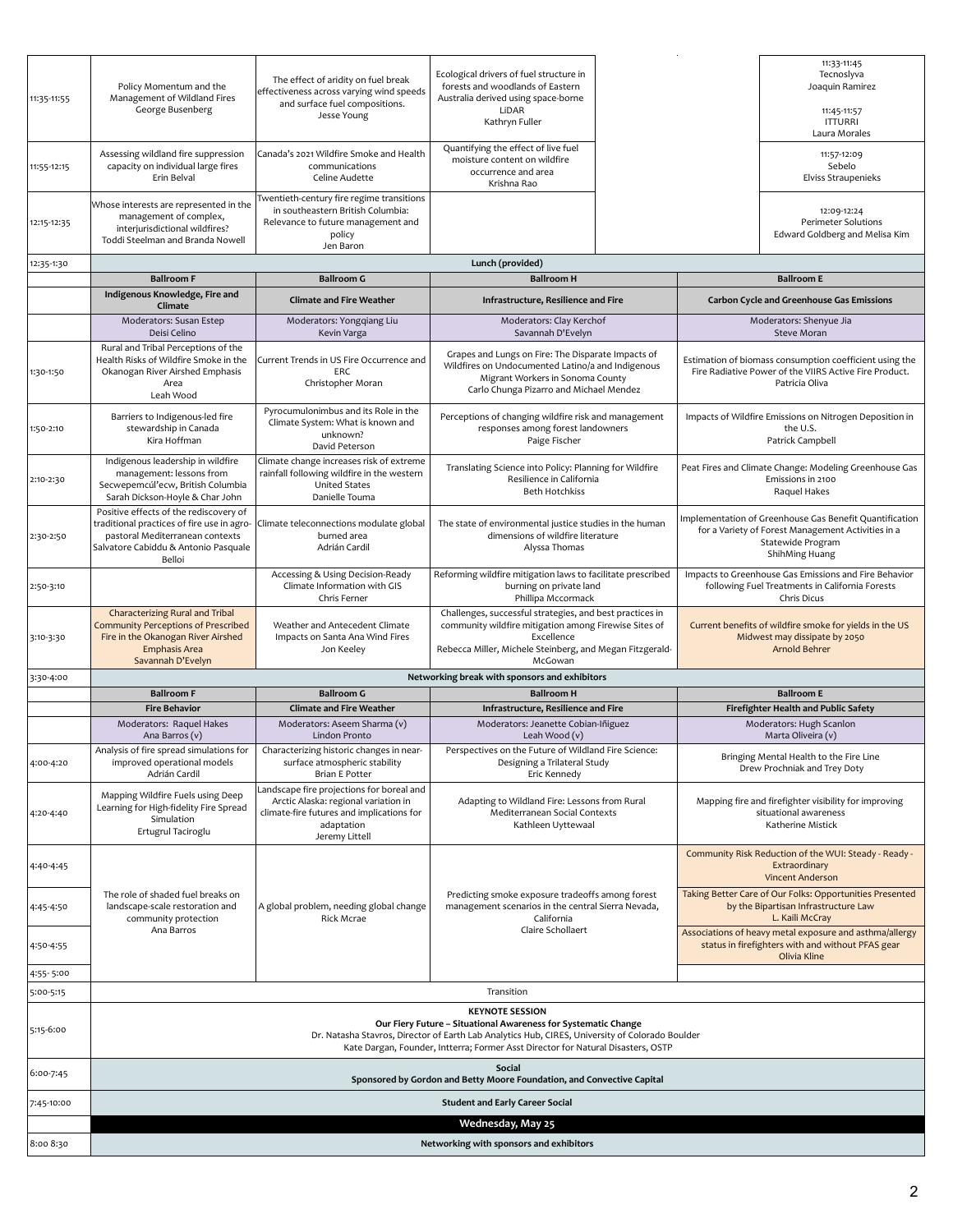| $8:30 - 9:15$ | OPENING REMARKS, WILDLAND FIRE SAFETY AWARD PRESENTATION & KEYNOTE SESSION<br>Trends in fire research and publications: the last 50 years                                                          |                                                                                                                                                                                                        |                                                                                                                                                                                  |                                                                                                                                                                          |
|---------------|----------------------------------------------------------------------------------------------------------------------------------------------------------------------------------------------------|--------------------------------------------------------------------------------------------------------------------------------------------------------------------------------------------------------|----------------------------------------------------------------------------------------------------------------------------------------------------------------------------------|--------------------------------------------------------------------------------------------------------------------------------------------------------------------------|
|               |                                                                                                                                                                                                    |                                                                                                                                                                                                        | Susan Conard, Ph.D., co Editor-in-Chief of International Journal of Wildland Fire, Affiliate Faculty position at George Mason University, USFS ret.                              |                                                                                                                                                                          |
| $9:15 - 9:45$ |                                                                                                                                                                                                    |                                                                                                                                                                                                        | Networking break with sponsors and exhibitors                                                                                                                                    |                                                                                                                                                                          |
|               | <b>Ballroom F</b>                                                                                                                                                                                  | <b>Ballroom G</b><br><b>Science Communications and Outreach</b>                                                                                                                                        | <b>Ballroom H</b>                                                                                                                                                                | <b>Ballroom E</b>                                                                                                                                                        |
|               | <b>Fire Management and Response</b><br>Moderators: Sashi Sabaratnam                                                                                                                                | Moderators: Amanda Monthei                                                                                                                                                                             | Infrastructure, Resilience and Fire<br>Moderators: Michele Steinberg                                                                                                             | <b>Smoke Transport and Air Quality</b>                                                                                                                                   |
|               | Constanza Gonzalez-Mathiesen (v)                                                                                                                                                                   | Jenessa Stemke                                                                                                                                                                                         | Kathleen Uyttewaal                                                                                                                                                               | Moderators: Rebecca Buchholz                                                                                                                                             |
| 9:45-9:50     | Optimization of wildland fuel<br>estimation techniques for improved<br>assessment of fuel loads in Eastern US<br>forest systems<br>Julia Defeo                                                     | Wildland Fire Education, Training, and<br>Experience: An Integrated Approach<br>John Punches                                                                                                           | Understanding Residents' Tradeoffs Between Fire Risk and<br><b>Ecosystem Services</b><br>Jose Sanchez                                                                            | An Evaluation of Biomass Burning Plumes on the Vertical<br>Distribution of Tropospheric Ozone Over the Midwestern<br><b>United States</b><br>Joseph Wilkins              |
| 9:50-9:55     | Resource use under compounding<br>threats: Assessing wildland fire<br>suppression resource use during the<br>COVID-19 pandemic<br><b>Emily Wells</b>                                               |                                                                                                                                                                                                        |                                                                                                                                                                                  | Assessing Vertical Allocation of Wildfire Smoke Emissions<br>using Observational Constraints from Airborne Lidar in the<br>Western U.S.<br>Xinxin Ye                     |
| 9:55-10:15    | Cornea: A machine learning system for<br>real-time wildfire response at scale<br>Anshu Sinha                                                                                                       | Educating residents regarding living with<br>wildfires, motivating volunteers to do<br>mitigation work, and the challenges of<br>wildfire recovery<br>Paulette Church                                  | Putting fire in the people's hands: burn cooperatives and<br>the good fire movement in California<br>Ghaleb Attrache                                                             | Where There's Fire, There's Smoke: Examining Population<br>Exposure to PM2.5 from Prescribed Burning in<br>Northeastern Washington<br>Ernesto Alvarado                   |
| 10:15-10:35   | Creation of an App for mobile devices<br>implementing a model for wildfire risk<br>assessment: application to buildings<br>located in Wildland-Urban Interface<br>Franco Casula and Michele Chessa | Alternative wildfire narratives.<br>Understanding differences and<br>similarities in expert conceptualizations<br>of wildfire causes, consequences, and<br>solutions<br>Michal Russo and Paige Fischer | Improving landscape Resilience to Climate Change Induced<br>Wildfire Impacts<br>Jane Park & Kris Beattie                                                                         | Wildfire Particulate Deposition Investigation and<br>Assessment in Buildings<br>Amir Jokar                                                                               |
| 10:35-10:55   | Mega fires arrive in Europe: The Greek<br>experience and AFF Response in 2021<br>Zisoula Ntasiou                                                                                                   | Wildland Fire, Environmental Justice, and<br>the Bipartisan Infrastructure Law<br>Eric Werwa                                                                                                           | FIRELOGUE - Cross-sector dialogue for Wildfire Risk<br>Management<br>David Martin                                                                                                | Fueled from below: Linking fire, fuels, and weather to unite<br>ground- and satellite-based emissions estimates<br>Amber Soja                                            |
| 10:55-11:15   | Wildfire Moonshot: Using<br>Breakthrough Technology from<br>Google X To Predict Risk And Inform<br>Fuels Management In The Wildland<br>Urban Interface<br>Robert Baird                             | Incendiary Rhetoric: Messaging<br>Ecological Fire Management as a<br>Solution to the Climate-Wildfire Crisis<br>Timothy Ingalsbee                                                                      | Increasing Community Resilience to Wildfire: Wildfire Risk<br><b>Reduction Buffers</b><br>Kimberly Roberts                                                                       | Predicting the Flight Behavior of Single Smoldering<br>Firebrand Particle: A Detailed Computational Fluid<br><b>Dynamics Study</b><br>Bikash Mahato                      |
| 11:15-11:35   | Critical Nature of Prompt Wildfire<br>Detection along Power Lines and a<br>System for Providing Same<br>Jack McCall                                                                                | Fire stories: A case for community-based<br>communication<br>Isabeau Ottolini                                                                                                                          | Legislative Efforts to Respond to Wildfire Disasters<br>Meghan Housewright                                                                                                       | Measurements from inside a Thunderstorm Driven by<br>Wildfire: The 2019 FIREX-AQ Field Experiment<br>David Peterson                                                      |
| 11:35-11:55   | Leveraging Consumer Drones for Fire<br>Behavior Monitoring: A Motion<br>Imagery Approach<br>Loren Russell                                                                                          |                                                                                                                                                                                                        | The Impact of Wildfires on Regional Economies: Evidence<br>from Southern Europe<br>Sarah Meier                                                                                   | Rapid Wildfire Smoke Exposure Modeling<br>Sean Raffuse                                                                                                                   |
| 11:55-1:15    |                                                                                                                                                                                                    |                                                                                                                                                                                                        | Lunch (on your own)                                                                                                                                                              |                                                                                                                                                                          |
|               | <b>Ballroom F</b>                                                                                                                                                                                  | <b>Ballroom G</b>                                                                                                                                                                                      | <b>Ballroom H</b>                                                                                                                                                                | <b>Ballroom E</b>                                                                                                                                                        |
|               | Fire Management and Response                                                                                                                                                                       | <b>Climate and Fire Weather</b>                                                                                                                                                                        | Infrastructure, Resilience and Fire                                                                                                                                              | <b>Smoke Transport and Air Quality</b>                                                                                                                                   |
|               | Moderator: Ron Steffens                                                                                                                                                                            | Moderators: Lucian Deaton<br>Kimberly Roberts                                                                                                                                                          | Moderator: Sara McAllister                                                                                                                                                       | Moderator: Joe Wilkins                                                                                                                                                   |
| 1:15-1:35     | Wildfire data indices aid in decision<br>making<br>Chris Ferner                                                                                                                                    | The range and drivers of fuel moisture<br>variability in a heather moorland<br>landscape: implications for climate-<br>driven wildfire danger rating<br>assessments<br>Kerryn Little                   | Spanning boundaries for managing wildfire risk in the<br>Western United States<br>Heidi Huber-Stearns and Alison Deak                                                            | The 2019-2020 Australian Bushfires: A Comparison of<br>Satellite-based Active Fire Data and Implications for Fire<br>Monitoring and Emissions Estimation<br>Fangjun Li   |
| 1:35-1:55     | Towards enhanced emergency<br>response capacities: empowering fire<br>analysts and advisers through AFAN<br>(Advanced Fire Analysis Network)<br>Núria Prat                                         | Methods for handling uncertainty in<br>climate change projections in fire<br>simulation modeling<br>Karin Riley                                                                                        | An emerging framework for adapting to changing fire<br>regimes: Reimagining science, management, and culture<br>Molly Hunter                                                     | A New Model for Investigating the Effect of Subgrid Scale<br>Turbulence on the Transport of Evolving Firebrands<br>lago Dal-Ri dos Santos                                |
| 1:55-2:15     | Use of fire safety engineering tools for<br>fuel break design<br>Dominique Morvan                                                                                                                  | Is Climate Fueling Increased Wildfire<br>Variability in Barbados?<br>Kirk Douglas                                                                                                                      | Near-real-time Live and Dead Fuels Characterization: A<br>Case Study for Infrastructure Resiliency to Wildfire in<br>Southern California<br>Holly Eagleston and Daniel Krofcheck | Comparison of black carbon emission factors and optical<br>properties from ground-based measurements of<br>prescribed burn and wildland fire smoke in CA<br>James Butler |
| 2:15-2:20     | Assessing the impacts of wildfire and<br>thinning on Cedar River and Bull Run<br>watersheds in the Pacific Northwest,<br><b>USA</b><br>Jason Baker                                                 | Megafires in a warming world: what<br>wildfire risk factors led to California's<br>largest recorded wildfire<br>Kevin Varga                                                                            |                                                                                                                                                                                  | Assimilation of fire observations in WRFx coupled fire-<br>atmosphere forecasting system<br>Adam Kochanski                                                               |
| 2:20-2:25     | Wildland Fire Services - It's Not Just for<br>Rural California Anymore And How<br>to Pay For It<br>John Bliss                                                                                      | Forest fire probability under ENSO<br>conditions in a semi-arid region: a case<br>study in Guanajuato, México<br>Camila Alcántara                                                                      | Getting our Heads around the New Fire Environment, Key<br>Points for Managers to Know                                                                                            | Fire Weather Index's Predictive Power of Aerosol Pollution<br>over Greece<br><b>Anastasios Rovithakis</b>                                                                |
| 2:25-2:30     | <b>Initial Attack Assessment using</b><br><b>Wildfire Analyst</b><br><b>Tim Chavez</b>                                                                                                             | Fire-spotting modelling in changing<br>climatic conditions<br>Vera Egorova                                                                                                                             | Dana Skelly                                                                                                                                                                      |                                                                                                                                                                          |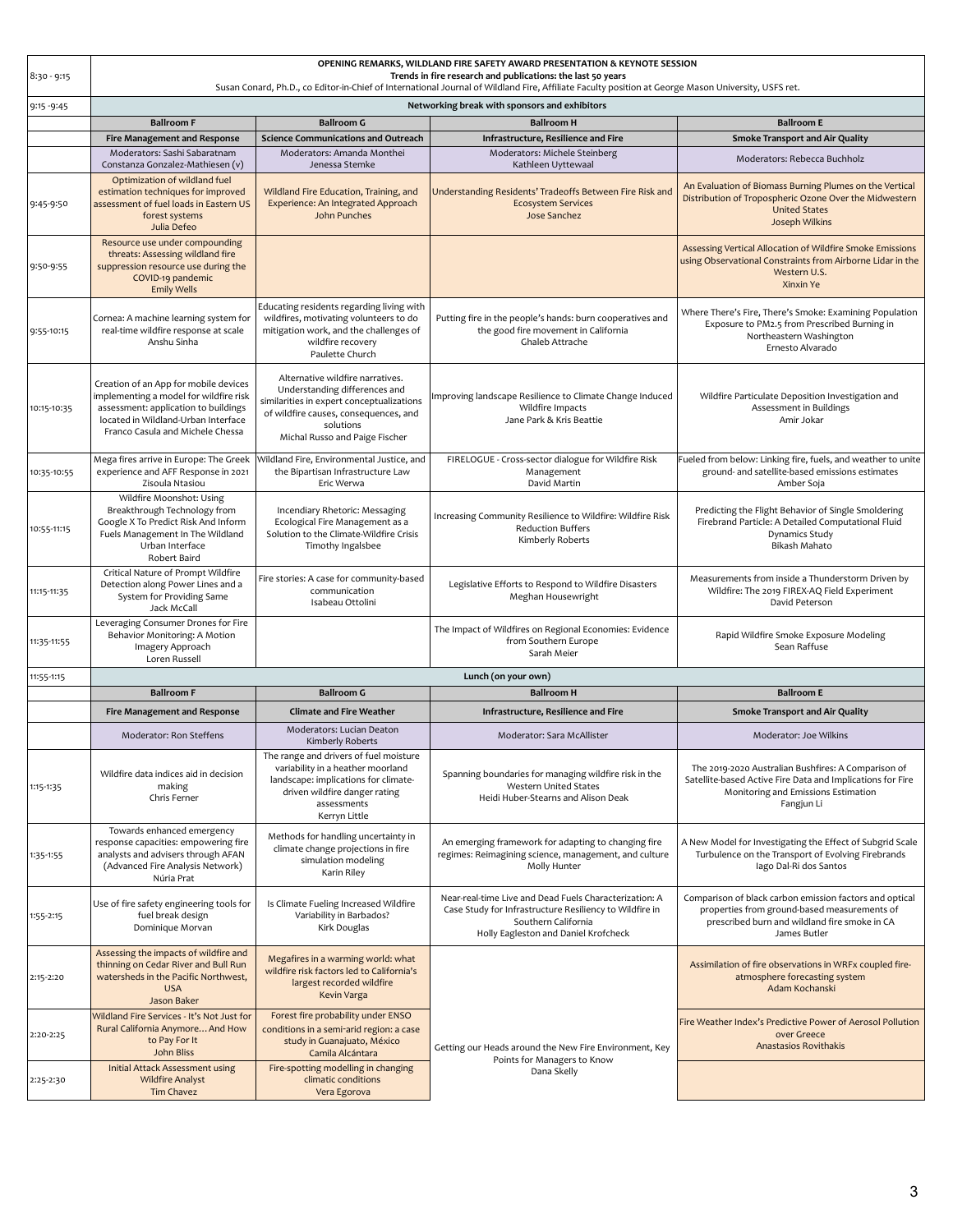| 2:30-2:35              | Wildfire management in southern<br>Europe case study<br>Alejandro García Hernández                                                                                                                                                                                                                                                      | Interaction of wildfire and warming<br>climate threatens the persistence of<br>montane sky island forests across<br>southern California<br>Carolyn Enquist, Jeffrey Heys, Hugh<br>Safford |                                                                                                                                                                                   |                                                                                                             |                                                                                                                                                                 |                                                                                                                                                      |  |
|------------------------|-----------------------------------------------------------------------------------------------------------------------------------------------------------------------------------------------------------------------------------------------------------------------------------------------------------------------------------------|-------------------------------------------------------------------------------------------------------------------------------------------------------------------------------------------|-----------------------------------------------------------------------------------------------------------------------------------------------------------------------------------|-------------------------------------------------------------------------------------------------------------|-----------------------------------------------------------------------------------------------------------------------------------------------------------------|------------------------------------------------------------------------------------------------------------------------------------------------------|--|
| 2:35-2:40<br>2:40-2:45 | Precise Location Insight for Bushfire<br>Preparedness and Risk Mitigation<br>Eva Kovacs                                                                                                                                                                                                                                                 | Biomass Burning, Precipitation and<br>Vegetation Cover Feedbacks in Africa                                                                                                                | Large Outdoor Fires & the Built Environment Working<br>Group Sponsored by the International Association for Fire<br>Safety Science (IAFSS)                                        |                                                                                                             |                                                                                                                                                                 | Combustion Gas Quantification and Plume Temperature<br>Calculation Using Thermal Infrared Multispectral Imaging                                      |  |
| 2:45-2:50<br>2:50-2:55 |                                                                                                                                                                                                                                                                                                                                         | Osinachi Ajoku                                                                                                                                                                            | Sara Mcallister                                                                                                                                                                   |                                                                                                             |                                                                                                                                                                 | Benjamin Saute                                                                                                                                       |  |
| 3:00-3:30              |                                                                                                                                                                                                                                                                                                                                         |                                                                                                                                                                                           | Networking break with sponsors and exhibitors                                                                                                                                     |                                                                                                             |                                                                                                                                                                 |                                                                                                                                                      |  |
|                        | <b>Ballroom F</b>                                                                                                                                                                                                                                                                                                                       | <b>Ballroom G</b>                                                                                                                                                                         | <b>Ballroom H</b>                                                                                                                                                                 |                                                                                                             |                                                                                                                                                                 | <b>Ballroom E</b>                                                                                                                                    |  |
|                        | Fire Management and Response                                                                                                                                                                                                                                                                                                            | <b>Fire Behavior</b>                                                                                                                                                                      | Infrastructure, Resilience and Fire                                                                                                                                               |                                                                                                             |                                                                                                                                                                 | Firefighter Health and Public Safety                                                                                                                 |  |
|                        | Moderators: Arezoo Khodayari<br>Peter Root                                                                                                                                                                                                                                                                                              | Moderators: Georgios Papavasileiou (v)<br>Ritambhara Dubey                                                                                                                                | Moderators: David Shew                                                                                                                                                            |                                                                                                             |                                                                                                                                                                 | Moderators: Shayna Solis                                                                                                                             |  |
| 3:30-3:35              |                                                                                                                                                                                                                                                                                                                                         | <b>Heat Transfer Processes Controlling</b><br>Ignition of Structural Elements by<br><b>Embers</b><br><b>Mackenzie Conkling</b>                                                            | Wildfire and Smoke Impacts and the Potential Remedy<br>Peter Teensma                                                                                                              |                                                                                                             |                                                                                                                                                                 |                                                                                                                                                      |  |
| 3:35-3:40              | Preliminary Analysis and Results<br><b>Exploring the Default Wildfire</b><br>Suppression Hypothesis                                                                                                                                                                                                                                     | An outbreak of pyroconvection during<br>the catastrophic 2021 wildfires in Greece<br>and its predictability<br>Georgios Papavasileiou                                                     | Increasing wildfire damage with decreasing home price in<br>Southern California fires<br><b>Erin Conlisk</b>                                                                      |                                                                                                             | Assessment of biomarkers of effect in firefighting context:<br>a review of the literature<br><b>Bela Barros</b>                                                 |                                                                                                                                                      |  |
| 3:40-3:45              | Stephen Fillmore                                                                                                                                                                                                                                                                                                                        |                                                                                                                                                                                           | Responding to Wildfires: The Human Perspective<br><b>Sharie Lewis</b>                                                                                                             |                                                                                                             |                                                                                                                                                                 |                                                                                                                                                      |  |
| 3:45-3:50              |                                                                                                                                                                                                                                                                                                                                         |                                                                                                                                                                                           | <b>Bob Baird</b>                                                                                                                                                                  | 30 Years of Declining Forest Health Now Requires<br>Aggressive Suppression and Extensive Forest Maintenance |                                                                                                                                                                 |                                                                                                                                                      |  |
| 3:50-4:10              | Useful and usable: Measures to gauge<br>incident management effectiveness<br>Jay Balagna                                                                                                                                                                                                                                                | A Rule of Thumb for Estimating Grassfire<br>Rate of Spread Under Elevated Fire<br><b>Danger Conditions</b><br>Miguel Cruz                                                                 | Mega Fire Prevention Technologies & SDG Impact Analisys<br>- Chapter One - Brazilian Wetlands - Pantanal                                                                          |                                                                                                             | Soil-Borne Metal Toxin Released in Particulates During<br>California Wildfires<br>Alandra Lopez                                                                 |                                                                                                                                                      |  |
| 4:10-4:30              | Practical Benefits of Modelling<br>Community Evacuation Performance<br>From Wildfire Events<br>Amanda Kimball                                                                                                                                                                                                                           | Ground-based wildfire detection camera<br>systems with integrated dispatch,<br>operational management and<br>commnuications - reducing risk in the<br>field                               | Osmar Bambini                                                                                                                                                                     |                                                                                                             | On the Road to Fire Adaptation: Lessons from two<br>Californian communities navigating fire preparedness and<br>evacuation challenges<br>Amanda Stasiewicz      |                                                                                                                                                      |  |
| 4:30-4:40              |                                                                                                                                                                                                                                                                                                                                         | Gavin Hough                                                                                                                                                                               |                                                                                                                                                                                   |                                                                                                             |                                                                                                                                                                 |                                                                                                                                                      |  |
| 4:40-5:40              | Transition<br><b>KEYNOTE PANEL</b><br><b>Communications/Media Panel</b><br>Moderator: Marjie Brown<br>Amanda Monthei, freelance writer and creator of Life with Fire Podcast<br>Nathan Rott, NPR<br>Elizabeth Weil, feature writer, New York Magazine<br>Trip Jennings, Freelancer<br>Zeke Lunder, Pyrogeographer, Deep Creek Resources |                                                                                                                                                                                           |                                                                                                                                                                                   |                                                                                                             |                                                                                                                                                                 |                                                                                                                                                      |  |
| 6:00-7:30              |                                                                                                                                                                                                                                                                                                                                         |                                                                                                                                                                                           | <b>Poster Session</b>                                                                                                                                                             |                                                                                                             |                                                                                                                                                                 |                                                                                                                                                      |  |
|                        | Forbidden fire and the role of<br>community-based fire management in<br>the Peruvian Andes<br>Deisi Celino                                                                                                                                                                                                                              | Western Forbs: Biology, Ecology, and<br>Use in Restoration<br><b>Corey Gucker</b>                                                                                                         | Application of FOFEM to a Series of<br>Prescribed Burns in Western Forest<br>Guadalupe Lara                                                                                       | <b>Forecasting Western US Wildfire</b><br><b>Emissions Using Machine Learning</b><br>Laura Thapa            |                                                                                                                                                                 | Land Tender: A collaborative, cloud-<br>based decision support platform for<br>resource management and wildfire<br>mitigation<br><b>Hugh Safford</b> |  |
|                        | <b>Analyzing Pyrocumulonimbus</b><br>Lightning Activity in British Columbia<br>Summer 2021<br>Elena Dworak                                                                                                                                                                                                                              | Projecting vegetation condition and<br>wildfire at the wildland-urban interface in<br>southern California, 2050 - 2100<br><b>Westin Guthrie</b>                                           | Infrastructure Resilience: The<br>proactive use of ground applied long-<br>term fire retardants<br>Shayne Mclaughlin                                                              |                                                                                                             | Drivers of lightning-ignition efficiency<br>in California forests<br><b>Ashwin Thomas</b>                                                                       | New material opportunities for<br>improved emergency fire shelter<br>survivability<br><b>Scott Eaton</b>                                             |  |
| Presentations          | Linking Forest Health, Wildfire Smoke,<br>and Public Health<br><b>Teresa Feo</b>                                                                                                                                                                                                                                                        | Socio-economic and built-environmental<br>risk factors of residential fires in Ohio: A<br>census tracts analysis<br>Md Rifat Hossain                                                      | Modeling Potential Brown Carbon<br><b>Light Absorption Effect on Biomass</b><br><b>Burning Plume Dynamics and</b><br>Chemistry<br>Soroush Neyestani                               |                                                                                                             | High spatial and temporal resolution<br>census data reveals communities at<br>risk along the wildland-urban interface<br><b>Jessica Viner</b>                   |                                                                                                                                                      |  |
| iter                   | Seed production in serotinous species<br><b>David Greene</b>                                                                                                                                                                                                                                                                            | Using Air Dispersion Modeling to Inform<br>Incipient Wildfire Sensor Placement: A<br>Case Study<br>Dan Slovich                                                                            | From the ground up: Prototyping an<br>improved LANDFIRE lifeform base<br>product via improved state-of-the-art<br>data preprocessing and modeling<br>techniques<br>Joshua Picotte | through a Cumulative Factors and                                                                            | Systems Change in Complex Socio-<br><b>Environmental Problems: Mitigating</b><br>Health Burdens of Wildfire Smoke<br><b>Impacts Lens</b><br>Kathryn Vinsonhaler |                                                                                                                                                      |  |
|                        |                                                                                                                                                                                                                                                                                                                                         |                                                                                                                                                                                           |                                                                                                                                                                                   |                                                                                                             |                                                                                                                                                                 |                                                                                                                                                      |  |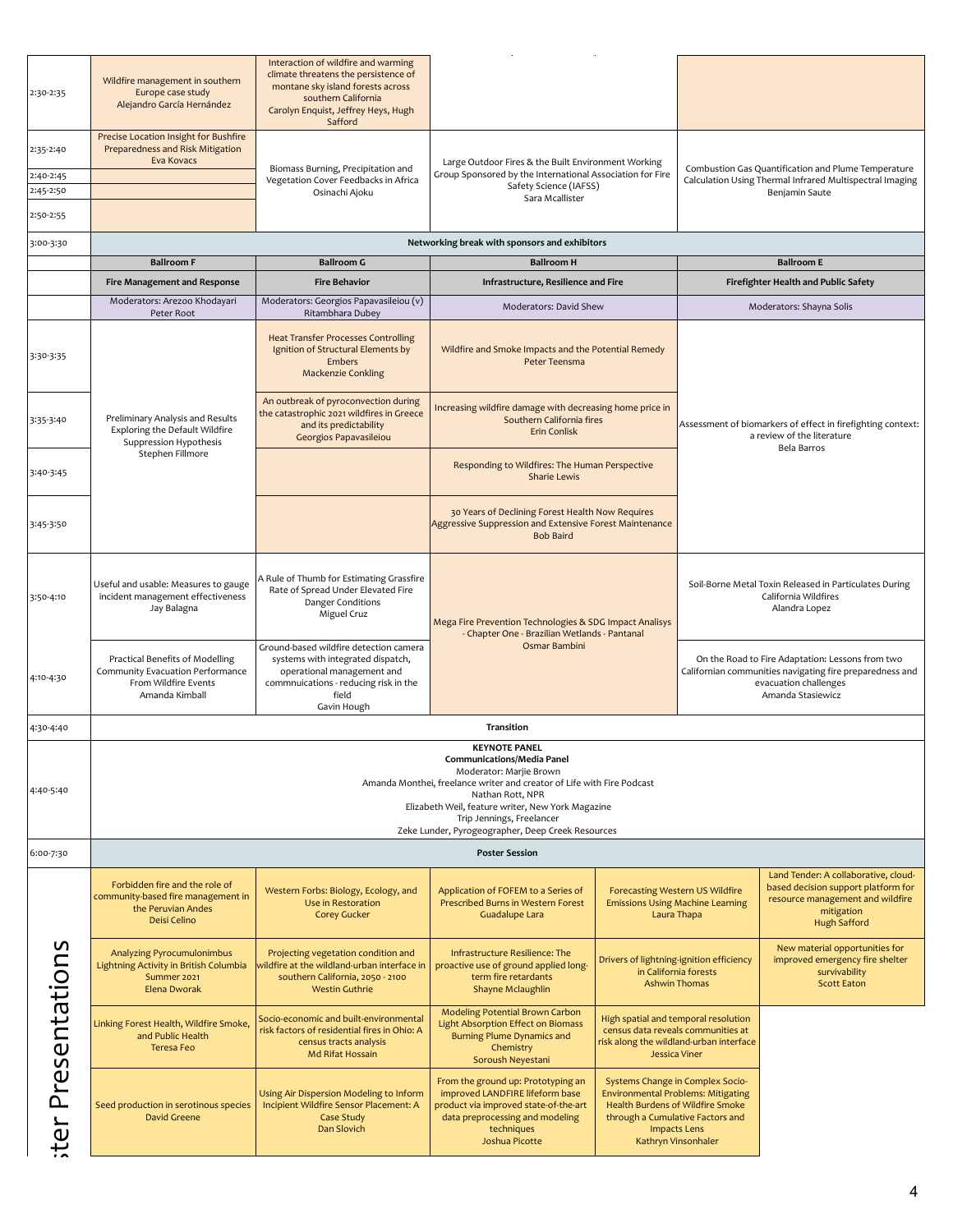| n             |                                                                                                                                                                                |                                                                                                                                                                           |                                                                                                                                                                                                                                                                                                                  |  |                                                                                                   |                                                                                                                                                        |
|---------------|--------------------------------------------------------------------------------------------------------------------------------------------------------------------------------|---------------------------------------------------------------------------------------------------------------------------------------------------------------------------|------------------------------------------------------------------------------------------------------------------------------------------------------------------------------------------------------------------------------------------------------------------------------------------------------------------|--|---------------------------------------------------------------------------------------------------|--------------------------------------------------------------------------------------------------------------------------------------------------------|
| $\circ$       | Assessing How Fuel Treatments are<br>considered During Incident Response<br><b>Michelle Greiner</b>                                                                            | Characterizing the ability of prescribed<br>fire to reduce future wildfire smoke<br>emissions in the Central Sierra, CA.<br>Jihoon Jung                                   | Percent changes in aerosol<br>concentrations and optical properties<br>over urban environment in South Asia<br>Muhammad Zeeshaan Shahid                                                                                                                                                                          |  | Drought and Wildfire in a Changing<br>Climate<br><b>Tamara Wall</b>                               |                                                                                                                                                        |
|               | Identifying a fire frequency tipping<br>point in northern California chaparral<br><b>Ashley Grupenhoff</b>                                                                     | Wildlands in the Expanded Field<br>Greg Kochanowski                                                                                                                       | The role of atmospheric dynamics and<br>seasonality in determining human<br>health impacts of wildland fire<br>emissions<br>Lynne Xu                                                                                                                                                                             |  | Effect of Fuel Moisture Content on Fire<br><b>Behavior and Plume Dynamics</b><br>Ritambhara Dubey |                                                                                                                                                        |
|               |                                                                                                                                                                                |                                                                                                                                                                           | Thursday, May 26                                                                                                                                                                                                                                                                                                 |  |                                                                                                   |                                                                                                                                                        |
| 8:00 8:30     |                                                                                                                                                                                |                                                                                                                                                                           | Networking with sponsors and exhibitors                                                                                                                                                                                                                                                                          |  |                                                                                                   |                                                                                                                                                        |
| $8:30 - 9:30$ |                                                                                                                                                                                |                                                                                                                                                                           | OPENING REMAKRS, EARLY CAREER IN FIRE SCIENCE AWARD PRESENTATION & KEYNOTE SESSION<br><b>Emerging Leaders</b><br>Lindon Pronto, Senior Expert, European Forest Institute, Germany<br>Homegrown and my journey to Good Fire<br>Kylie Paul, Crew Leader, Divisional/Group Supervisor and firefighter, South Africa |  |                                                                                                   |                                                                                                                                                        |
|               |                                                                                                                                                                                |                                                                                                                                                                           | Adaptation strategies and approaches for managing fire in a changing climate<br>Martha Sample, Research Associate, Center for Adaptable Western Landscapes, Northern Arizona University                                                                                                                          |  |                                                                                                   |                                                                                                                                                        |
| 9:30-10:00    |                                                                                                                                                                                |                                                                                                                                                                           | Networking break with sponsors and exhibitors                                                                                                                                                                                                                                                                    |  |                                                                                                   |                                                                                                                                                        |
|               | <b>Ballroom F</b>                                                                                                                                                              | <b>Ballroom G</b>                                                                                                                                                         | <b>Ballroom H</b>                                                                                                                                                                                                                                                                                                |  |                                                                                                   | <b>Ballroom E</b>                                                                                                                                      |
|               | <b>Fire Behavior</b><br>Moderators: Sarah Scott                                                                                                                                | <b>Climate and Fire Weather</b>                                                                                                                                           | Infrastructure, Resilience and Fire                                                                                                                                                                                                                                                                              |  |                                                                                                   | Impact, Consequences, and Recovery<br>Moderators: Julie Hunter                                                                                         |
|               | Zakary Campbell-Lochrie (v)                                                                                                                                                    | Moderator: Kurtis Nelson                                                                                                                                                  | Moderator: Anna Higgins                                                                                                                                                                                                                                                                                          |  |                                                                                                   | Ashley Grupenhoff                                                                                                                                      |
| 10:00-10:20   | Rothermel's model and the role of fuel<br>bed structure<br>Zakary Campbell-Lochrie                                                                                             | Interpretable Model Captures Complex<br>Relationship between Climate Variability<br>and Fire Season Intensity in Maritime<br>Southeast Asia<br><b>William Daniels</b>     | Putting Fire on the Ground: Exploring Prescribed Burn<br>Associations in California<br>Spencer Klinefelter                                                                                                                                                                                                       |  |                                                                                                   | Prioritization tools for post-fire restoration in<br>Mediterranean-type ecosystems in California<br>Hugh Safford                                       |
| 10:20-10:40   | Generalized burning rate curve for<br>porous fuel beds<br>Sara Mcallister                                                                                                      | The 2021 extreme wildfires in Greece:<br>Lessons learned and implications for<br>early warning of the potential for<br>pyroconvective events<br><b>Theodore Giannaros</b> | Southern California Edison's Tools and Technologies for<br><b>Effective Wildfire Mitigation Practices</b><br>Tom Rolinski                                                                                                                                                                                        |  |                                                                                                   | Prioritizing Post-fire Restoration in Chaparral Shrublands in<br>Southern California<br>Emma Underwood                                                 |
| 10:40-11:00   | Wind and geometry effects on<br>smoldering of woody fuels<br>Luca Carmignani                                                                                                   | Nighttime fire behavior and climate<br>change - A new paradigm for wildland<br>fire management<br>Tim Brown                                                               | An Agent Based Modeling approach to understand<br>household wildfire risks and costs<br>Anthony Gardella                                                                                                                                                                                                         |  |                                                                                                   | Post-fire recovery of chaparral shrublands in southern<br>California<br>Charlie Schrader-Patton                                                        |
| 11:00-11:20   | Methodology for Consistent Daily and<br>Sub-Daily Mapping of Wildfire Growth<br>for 2003-2020 and Beyond<br>ShihMing Huang                                                     | Southeastern U.S. populations impacted<br>by smoke: recent patterns and possible<br>climate-driven changes Megan Johnson                                                  | Equity and Sustainability in Wildfire Prevention and<br>Mitigation Planning: Representations in Californian<br>Community Wildfire Protection Plans<br>Kameko Washburn                                                                                                                                            |  |                                                                                                   | Predicting the dynamics of fire-killed trees in the western<br>Sierra Nevada, CA<br>Tara Ursell                                                        |
| 11:20-11:40   | Predictability of the Dixie Fire's<br><b>Extreme Fire Behavior</b><br>Scott Purdy                                                                                              | The air quality and climate impacts of<br>wildfires in the southeastern United<br>States under drought conditions<br>Yongqiang Liu                                        | Shared Stewardship on the ground: Case studies of cross-<br>boundary forest management projects<br>Tyler Aldworth                                                                                                                                                                                                |  |                                                                                                   | Remote Sensing Applications for Prescribed Fire: A Global<br>Synthesis<br>Anna Lopresti                                                                |
| 11:40-12:00   | A Detailed Energy Balance Model for<br>Predicting Temperature Evolution of<br>Complex Shaped Smoldering Objects<br>Saurabh Saxena                                              | Climate change, wildfire, and wildlife:<br>implications for fire risk and ecological<br>resilience<br>Katherine Palmquist                                                 | Identifying Healthcare Disparities during Wildfire Disasters<br>among Children<br>Natasha Gill                                                                                                                                                                                                                   |  |                                                                                                   | A vulnerability assessment of wildland fire impacts to<br>public drinking water in the western and southeastern<br><b>United States</b><br>John liames |
| 12:00-1:30    | <b>Ballroom F</b>                                                                                                                                                              | <b>Ballroom G</b>                                                                                                                                                         | Lunch (on your own)<br><b>Ballroom H</b>                                                                                                                                                                                                                                                                         |  |                                                                                                   | <b>Ballroom E</b>                                                                                                                                      |
|               | <b>Fire Behavior</b>                                                                                                                                                           | <b>Fire Ecology</b>                                                                                                                                                       | Infrastructure, Resilience and Fire                                                                                                                                                                                                                                                                              |  |                                                                                                   | <b>Smoke Transport and Air Quality</b>                                                                                                                 |
|               | Moderator: Luca Carmignani                                                                                                                                                     | Moderator: Dorianis Perez                                                                                                                                                 | Moderators: Tamara Wall                                                                                                                                                                                                                                                                                          |  |                                                                                                   | Moderators: Muhammad Shahid<br>Ed Hyer                                                                                                                 |
| 1:30-1:50     | The brand-new 'Balbi Model', a<br>simplified physical propagation model,<br>applied to different fuel types at field<br>scale and laboratory scale<br>François Joseph Chatelon | Effects of climate change on resilience of<br>fire prone eucalypt communities<br>Harriet Simpson-Southward                                                                | Hugh Safford<br>Confronting Climate Change with the Wrong Decision<br>Framework for Wildland Fire Suppression: Neo-Liberal<br>Theories in a Post-liberal World<br>Van Miller                                                                                                                                     |  |                                                                                                   | Closing Session:<br>Closing Wrap Up Session                                                                                                            |
| 1:50-2:10     | Targeting the Lightning Most Likely to<br>Cause Wildfires<br>Chris Vagasky                                                                                                     | It's the fuels, my friend. How a long-term<br>fuel monitoring program may shape our<br>future burning<br>Ron Steffens                                                     | Poverty Alleviation through Integrated Fire Management:<br>Creating Platform for Global Collaboration in Combating<br>Unwanted Wildland Fires<br>Trevor Abrahams                                                                                                                                                 |  |                                                                                                   | Plume Injection Heights Estimated From Doppler Weather<br>Radar Observations<br>Mansa Krishna                                                          |
| 2:10-2:30     | Forest Fuel Moisture and Size Effects<br>on the Ignition Propensity of Wildland<br>Fires by Hot Metal Fragments<br>Christodoulos Xiouris                                       | Effect of forest fire on vegetation<br>dynamics in tropical dry deciduous<br>forests of Central India<br>Satyam Verma                                                     | What can we learn from the single-family homes that<br>survived the 2018 Camp Fire in Paradise, California?<br>Yana Valachovic                                                                                                                                                                                   |  |                                                                                                   | Numerical study of a high intensity prescribed winter fire<br>across Corsican Genista salzmannii vegetation<br>Thierry Marcelli                        |
| 2:30-2:50     | Assessing WRF-Fire's Forecasting Skill<br>on Large Wildfires<br>Francis Turney                                                                                                 | How Electromagnetic Field (EMF)<br>Impacts on Plants May Exacerbate<br>and/or Cause Wildfires; Interaction of<br>Climate Change & EMF Effects<br>Martin Pall              | Using LiDAR to refine mapping of the Wildland Urban<br>Interface<br>Zeke Lunder                                                                                                                                                                                                                                  |  |                                                                                                   | Using observations of Western U.S. wildfire smoke to<br>improve fire emissions in air quality forecasting models<br>Megan Bela                         |
| 2:50-3:10     | Sensitivity Analysis of a Coupled Fire-<br>Atmosphere Wildfire Simulation<br>Platform: 2018 Camp Fire Case Study<br>Kasra Shamsaei                                             |                                                                                                                                                                           | Retention in wildland firefighters<br>Erin Belval                                                                                                                                                                                                                                                                |  |                                                                                                   | Emissions and air quality impacts of wildfire and<br>prescribed burns in California<br>Laura Kiely                                                     |
| 3:10-3:15     |                                                                                                                                                                                | Grassland fires: a problem for the<br>conservation of xerophytic scrub in the<br>metropolitan area of Guanajuato,<br>Guanajuato, Mexico<br>Mariana Ayala Carrillo         |                                                                                                                                                                                                                                                                                                                  |  |                                                                                                   |                                                                                                                                                        |